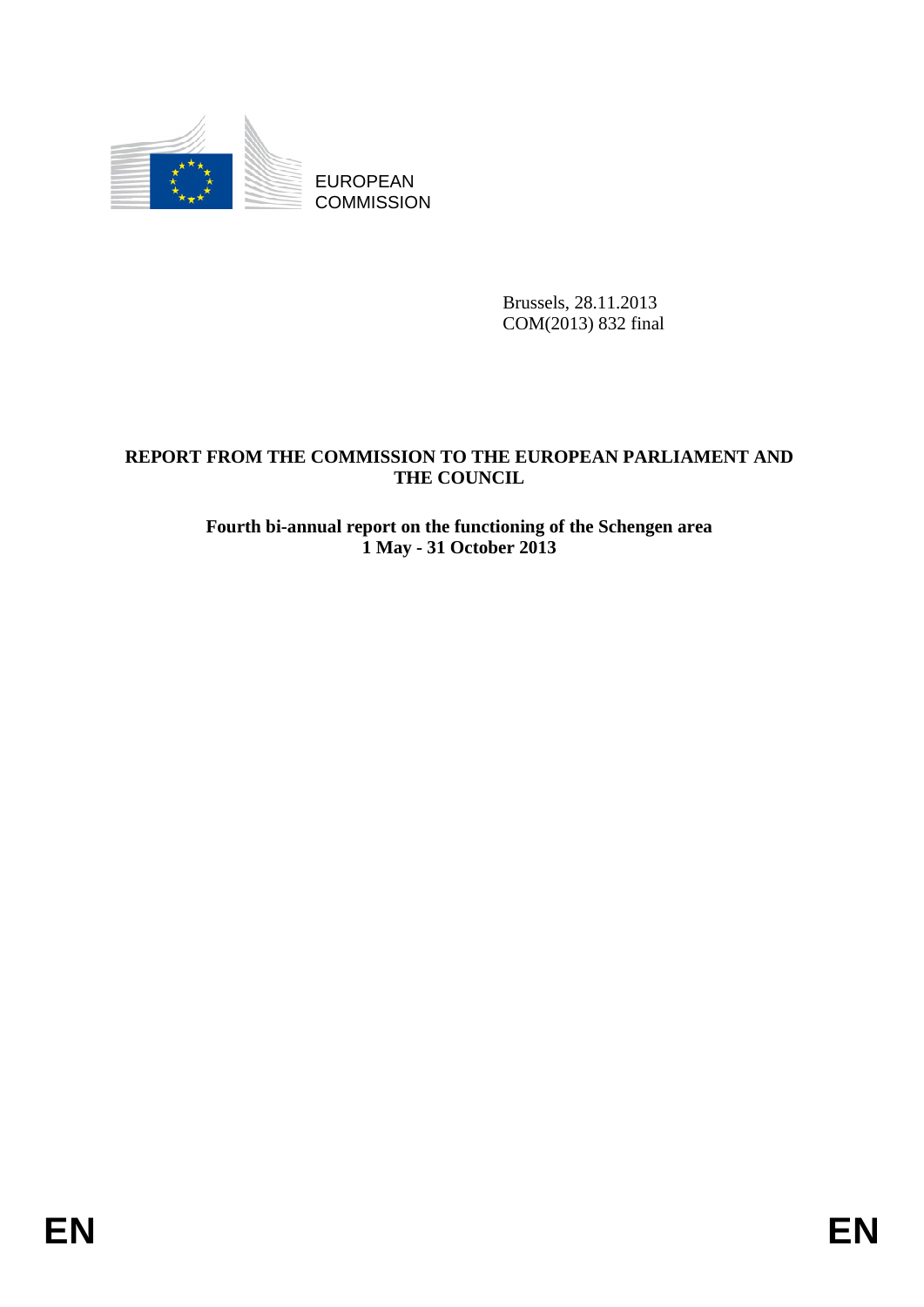### **REPORT FROM THE COMMISSION TO THE EUROPEAN PARLIAMENT AND THE COUNCIL**

### **Fourth bi-annual report on the functioning of the Schengen area 1 May - 31 October 2013**

### **1. INTRODUCTION**

As announced by the Commission on 16 September 2011 in its Communication on strengthening Schengen governance<sup>1</sup> and supported by the Council on 8 March 2012, the Commission submits biannual reports to the European Parliament and to the Council on the functioning of the Schengen area. This fourth report covers the period 1 May-31 October 2013.

#### **2. SITUATIONAL PICTURE**

## **2.1. Situation at the Schengen external borders 2**

During April-June 2013, there were 24 805 detections of irregular border crossing, a 7.4% increase in relation to the same period in 2012 and an 155% increase compared to the first quarter in 2013. This is the sharpest increase between two consecutive quarters recorded since 2008, most likely linked to, on the one hand, improved weather conditions in the Mediterranean Sea and, on the other hand, changes in the asylum policy in Hungary.

From January 2013, asylum applicants in Hungary were sent to open rather than closed facilities and often they soon thereafter absconded to travel to other Member States. The number of detected irregular border crossings rose from 911 in the last quarter of 2012 and 2 405 in the first quarter of 2013 to 8 775 persons in the second quarter of 2013. During April-June 2013 Hungary detected more irregular border crossings than any other Member State, 35 % of the EU total, followed by Italy and Greece, both with 26 % of the EU total. However, in July 2013, Hungary once again amended its rules, making bigger use of closed facilities. Since then, detections of irregular border crossing have fallen. According to the Hungarian authorities, this decrease might also be a result of their reinforced cooperation with Kosovo<sup>3</sup>.

As far as nationalities are concerned, migrants from Kosovo ranked highest in detections of irregular border crossing, amounting to 4 456 persons in April-June 2013. Further, migrants from Albania counted 3 098 persons, mainly detected in Greece.

The number of Syrians detected for irregular border crossing increased from 2 024 in the second quarter of 2012 to 2 784 in the second quarter of 2013, mostly in the Aegan Sea (1 322

 $\frac{1}{1}$ COM (2011) 561 final

<sup>2</sup> Frontex quarterly risk analysis April-June 2013

<sup>3</sup> This designation is without prejudice to positions on status, and is in line with UNSCR 1244/1999 and the ICJ Opinion on the Kosovo declaration of independence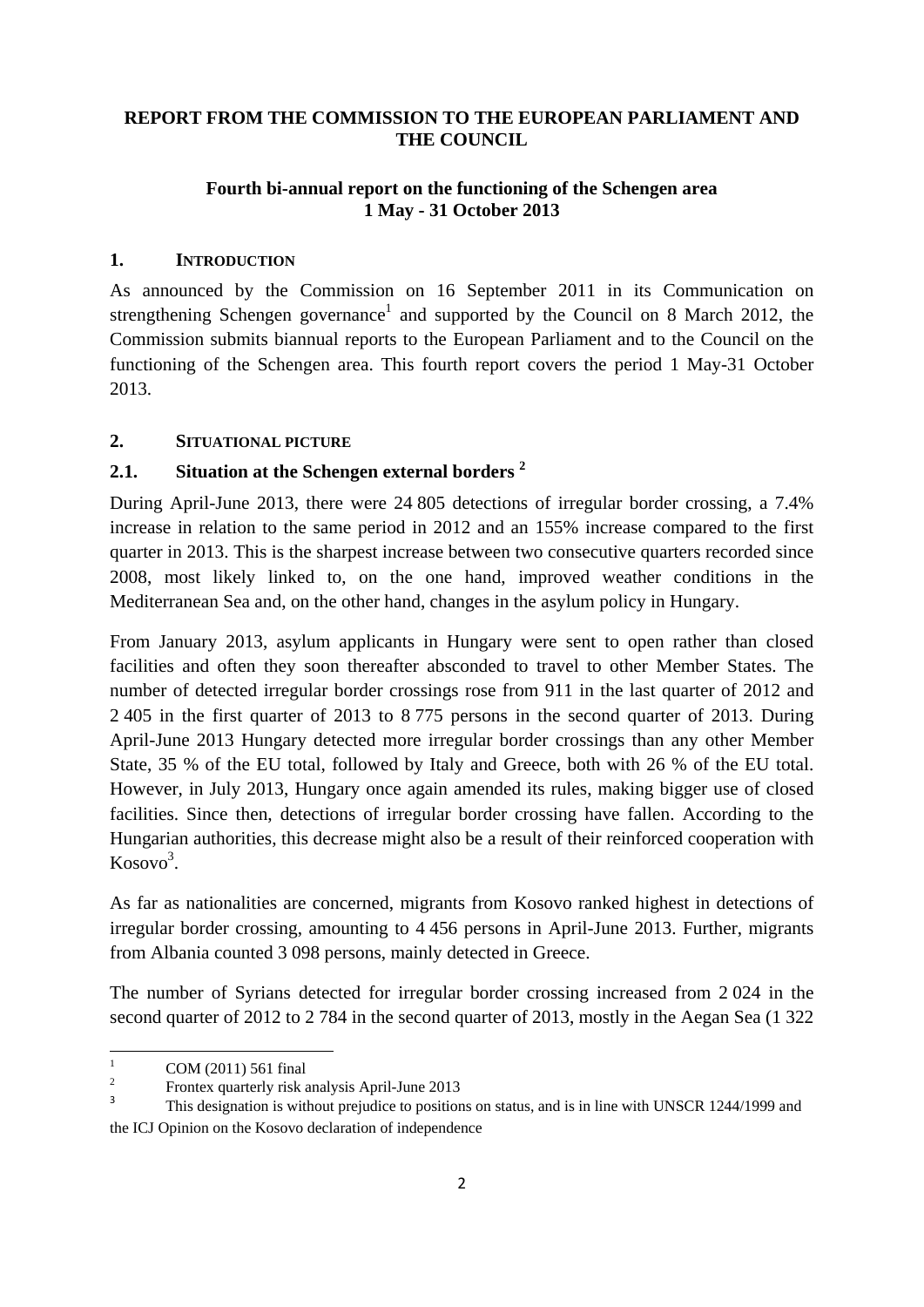persons). Following the launch of the Greek operation Aspida, the detections increased also at the Turkish-Bulgarian border, from 159 detections in the second quarter of 2012 to 1 059 in the same quarter of 2013. During summer 2013, the numbers of detected Syrians have continued to rise (1 840 in July 2013 and 3 413 in August 2013), especially at the Italian seaborder as well as the Turkish-Bulgarian land border. However, the Syrians who enter the Schengen area in i.a. Greece are often headed for Sweden or Germany to claim asylum. In this context, it is noted that the Swedish Migration Board on 2 September 2013 declared a new judicial position, according to which persons from Syria, who have previously been given three-year residence permits, are now granted permanent residence. People with permanent residence permits can then apply for family reunification.<sup>4</sup>

Following the significant increase in arrivals of migrants in the Central Mediterranean area since summer 2013 and the tragic boat accident off the coast of the Italian island of Lampedusa, the JHA Council on 7-8 October 2013 decided to convene a task-force in order to try to prevent such tragedies in the future. The Commission has taken the lead of this task force, which should identify the tools which the EU has at its disposal and which could be used in a more effective way. This includes i.a. reinforcing Frontex' joint operations in the Mediterranean.

## **2.2. Situation within the Schengen area**

In April-June 2013, there were over 80 000 detections of irregular stay in the EU, most of which took place inland rather than at an external border. The most detections (11 683) were reported in Germany, followed by France  $(8\,563)$  and Spain  $(8\,156)^5$ .

An information-gathering exercise on migration flows within the EU/Schengen area, operation Perkunas, was carried out from 30 September to 13 October 2013 in 23 Member States<sup>6</sup> as well as in Norway and Switzerland. One of the objectives of the operation is to examine the link between irregular border crossings at the external borders and intra-EU/Schengen secondary movements. According to information from the Lithuanian Presidency, 10 459 irregular migrants were intercepted, whereof 4 800 in Italy and 1 606 in Germany.

During three weeks in March-May 2013, AIRPOL (a network of police services, border guards and other relevant law enforcement services active in airports) coordinated an action, aimed at fighting trafficking and smuggling of human beings, the use of false documents, identity theft, organized crime and terrorism. 17 participating airports in 14 countries performed targeted measures for intra-EU risk flights for 24 hours and submitted their results to AIRPOL for further analysis. During the operation, 122 flights were subjected to checks, whereby 26 persons were intercepted, mainly on flights from Budapest to Berlin.

Although the information above is useful, there still exists a need for improved data collection and analysis of the irregular migratory movements within the EU. In order to address this

<sup>-&</sup>lt;br>4 Website of the Swedish Migration Board on 5 September 2013

<sup>5</sup> Frontex quarterly risk analysis April-June 2013

<sup>6</sup> Croatia, Greece, Ireland, Luxemburg and Sweden did not participate.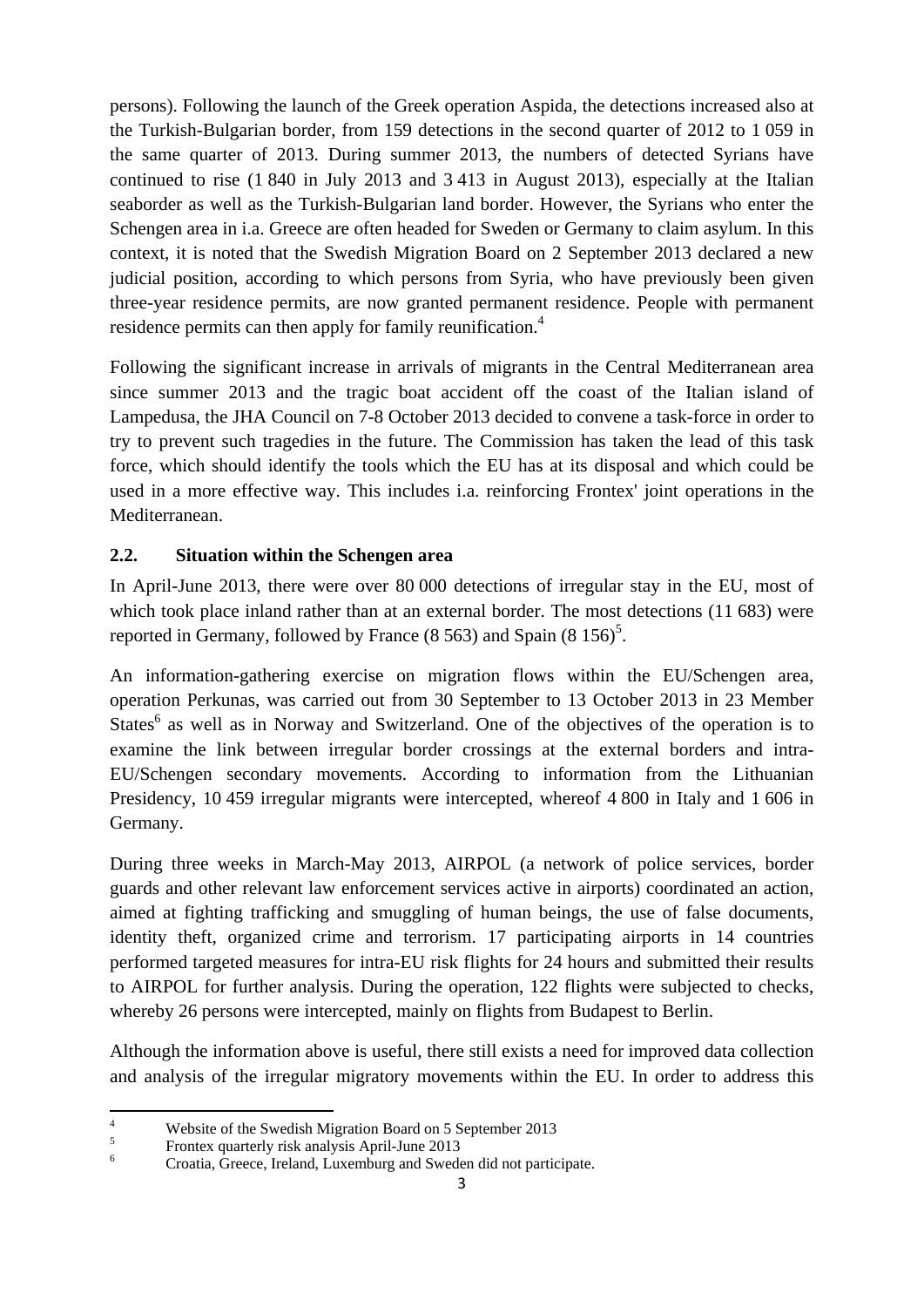need, Frontex, on the Commission's initiative and based on Member States submission of available information, will produce a tailored risk analysis on intra-EU migratory movements by mid-November 2013. In addition, the Frontex Risk Analysis Network is to agree in mid-December 2013 on indicators of these movements to be regularly collected as of January 2014.

## **3. APPLICATION OF THE SCHENGEN ACQUIS**

# **3.1. Cases of temporarily reintroduced control at internal borders**

Article 23 of the Schengen Borders  $Code<sup>7</sup>$  provides that, exceptionally, where there is a serious threat to public policy or internal security, a Member State may reintroduce border control at its internal borders. During the period 1 May-31 October 2013, no Member State has reintroduced control at its internal borders.

## **3.2. Maintaining the absence of internal border control**

Two areas of the Schengen acquis frequently subject to alleged violations are whether the carrying out of police checks close to the internal border have an effect equivalent to border checks (article 21 of the Schengen Borders Code) and the obligation to remove obstacles to fluid traffic flow, such as speed limitations, at road crossing-points at internal borders (article 22 of the Schengen Borders Code). In the period 1 May-31 October 2013, the Commission requested information on possible violations of articles 21 and/or 22 of the Schengen Borders Code in one new case (regarding Spain), while it closed two cases (involving Latvia and Lithuania) and continued investigating six existing cases (regarding Austria, the Czech Republic, Germany, Slovakia and Sweden).

## **3.3. Alleged violations of other parts of the Schengen acquis**

## *Transposition of the Return Directive (2008/115/EC) into national legislation*

The deadline for implementation of the Return Directive (2008/115/EC) expired on 24 December 2010. All EU Member States bound by the Directive and all associated countries except Iceland have notified full transposition of the Directive into national law. The Commission is examining the legal transposition and the practical application in the Member States in detail and will present its first application report as part of a Communication on EU Return Policy by the end of 2013.

## *Implementation of the Regulation on Local Border Traffic (EC No 1931/2006)*

Since the entry into force of the local border traffic regime in 2006, the Commission has been monitoring its implementation. In relation to the previous report, the Commission has requested information from two Member States (Hungary and Slovakia) and continued its investigations regarding three Member States (Latvia, Poland and Slovenia) on the bilateral agreements that these countries have concluded with their third country neighbours.

<sup>-&</sup>lt;br>7 Regulation (EC) No 562/2006 of the European Parliament and of the Council establishing a Community Code on the rules governing the movement of persons across borders (Schengen Borders Code), as amended by Regulation (EU) No 610/2013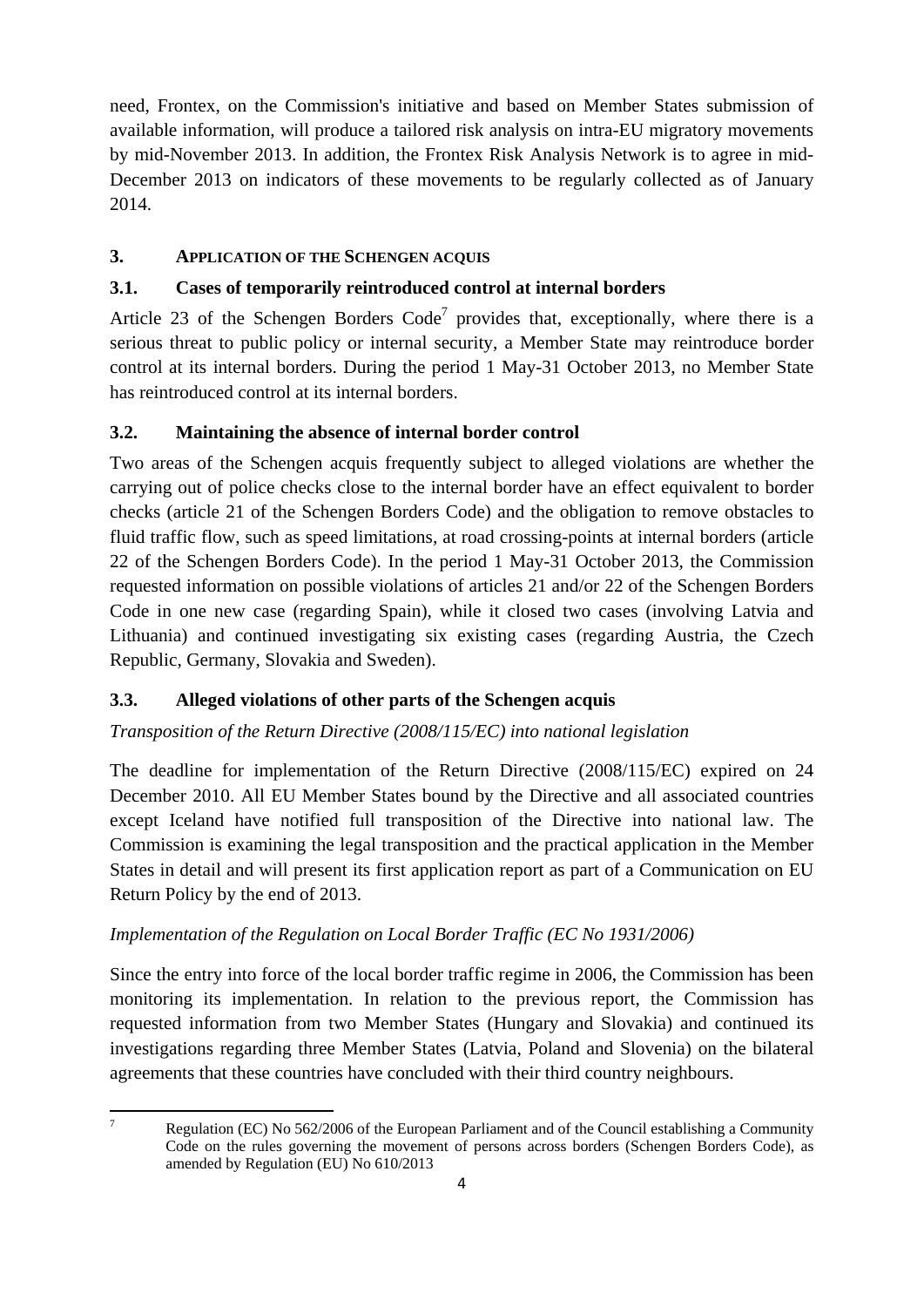The Commission's action in these cases is partially based upon the judgment of the European Court of Justice of 21 March 2013 in case C-254/11 (Shomodi). According to the Court, the holder of a local border permit can move freely within the border area for a period up to three months if his/her stay is uninterrupted and has a new right to a complete period of stay each time his/her stay is interrupted. Moreover, the stay of the holder of a local border permit must be regarded as interrupted as soon as the person concerned crosses back into his/her state of residence irrespective of the number and frequency of border crossings made.

# **3.4. Weaknesses identified in the framework of the Schengen evaluation mechanism**

In the framework of the current Schengen evaluation mechanism<sup>8</sup>, Member States' application of the Schengen acquis is regularly evaluated by experts from the Member States, the Council General Secretariat and the Commission.

In the period 1 May-31 October 2013, Schengen evaluations were carried out regarding land borders in Hungary, Poland, Slovakia and Slovenia as well as SIS/Sirene in the Czech Republic, Malta, Slovakia and Slovenia. The reports are being finalised and are expected to include positive as well as negative comments and recommendations on issues such as training, use of risk analysis, information exchange, international cooperation and infrastructure at border crossing points. As was the case also during the previous six months, there is generally room for improvement, but no deficiencies have been found that would require the Commission to take immediate action.

Following the revisit to Greece in October 2013, the Commission notes the progress made in the management of the country's external borders, invites Greece to continue the implementation of its Schengen action plan and reiterates its commitment to support the Greek efforts, i.a. through the External Borders Fund, the future Internal Security Fund and through Frontex assistance.

For an indicative calendar of Schengen evaluations November 2013-April 2014, see Annex I.

As regards the Schengen evaluation mechanism itself, the Council on 7 October 2013 decided to adopt a new mechanism, capable of identifying deficiencies at an early stage and ensuring the appropriate remedy, follow-up and transparency. In the new mechanism, the Commission will be given a coordinating role, as it will conduct the evaluations together with Member States' experts and take on the responsibility for adopting reports and proposing recommendations for possible improvements. Furthermore, the Commission will plan unannounced on-site visits, for example to Schengen's internal borders.

Still, there might be very exceptional situations where the recommendations for remedial action are not sufficient to ensure that possible persistent serious deficiencies in a Member State's control of its external borders are adequately, or sufficiently swiftly, remedied. The new mechanism therefore allows for a decision, triggered by the Commission, on the temporary reintroduction of controls at internal borders with a Member State failing to manage its external borders. This is an exceptional measure of last resort in a truly critical

-<br>8 SCH/Com-ex (98) 26 def.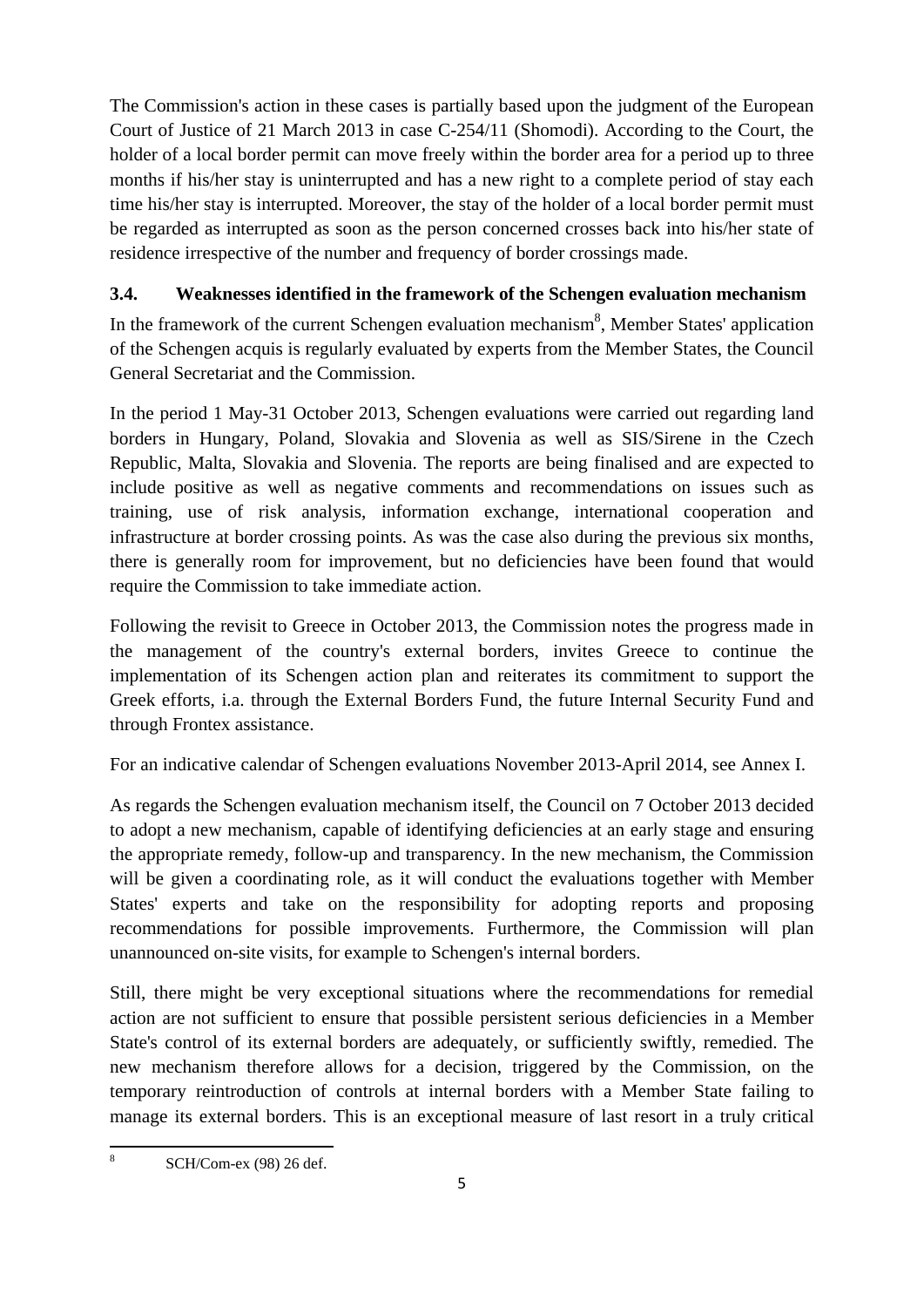situation to ensure that the problems can be resolved, while minimising the impact on free movement.

The regulation on the new Schengen evaluation mechanism enters into force 20 days after its publication in the Official Journal, which took place on 6 November 2013. However, as regards the current Schengen states, it starts applying in practice only one year later. For other EU Member States, seeking to join the Schengen area, the regulation starts applying on 1 January 2016 at the latest. It is to be noted that as the Schengen evaluations of Bulgaria and Romania have been completed, they will not be evaluated again under the new mechanism. Following Croatia's EU-accession on 1 July 2013 and once it has notified its readiness, plans will be made for the Schengen evaluation in accordance with the new procedure.

### **3.5. Lifting of control at internal borders with Bulgaria and Romania**

Following the Council conclusion in June 2011 that both Bulgaria and Romania fulfil the criteria to apply in full the Schengen acquis, further measures were implemented which would contribute to their accession. Still, the Council has not yet been able to decide on the lifting of control at the internal borders to these countries, but intends to revisit this topic in its meeting on 7-8 December 2013. The Commission continues to fully support Bulgaria's and Romania's accession to the Schengen area.

#### **3.6. Technical amendments of the Schengen Borders Code etc.**

Following the agreement on the Schengen governance package in May 2013, the amendments of the Schengen Borders Code were approved by the European Parliament and adopted by the Council in June  $2013^9$  and entered into force on 19 July 2013. The purpose of these amendments was to do away with the different interpretations of the Schengen Borders Code and respond to practical problems that had arisen since the entry into force of the Code. The main changes are the introduction of a clear definition of the method for calculating 'stays not exceeding 90 days in any 180 days period' (short stays) of third-country nationals within the Schengen area and a clarification concerning the required period of validity of travel documents of third-country nationals.

#### **4. FLANKING MEASURES**

**.** 

#### **4.1. Use of the Schengen Information System**

The second generation of the Schengen Information System (SIS II) entered into operation on 9 April 2013. At the expiration of the incident-free one-month intensive monitoring period that followed, the operational management of SIS II was handed over to the European Agency for the operational management of large-scale IT systems in the area of freedom security and justice (eu-LISA). Since its entry into operation, the SIS II has been functioning smoothly. Thanks to its enhanced functionalities and overall performance the system contributes

 $9 \text{ Regulation (EU)}$  No 610/2013 of the European parliament and of the Council of 26 June 2013 amending Regulation (EC) No 562/2006 of the European Parliament and of the Council establishing a Community Code on the rules governing the movement of persons across borders (Schengen Borders Code), the Convention implementing the Schengen Agreement, Council Regulations (EC) No 1683/95 and (EC) No 539/2001 and Regulations (EC) No 767/2008 and (EC) No 810/2009 of the European Parliament and of the Council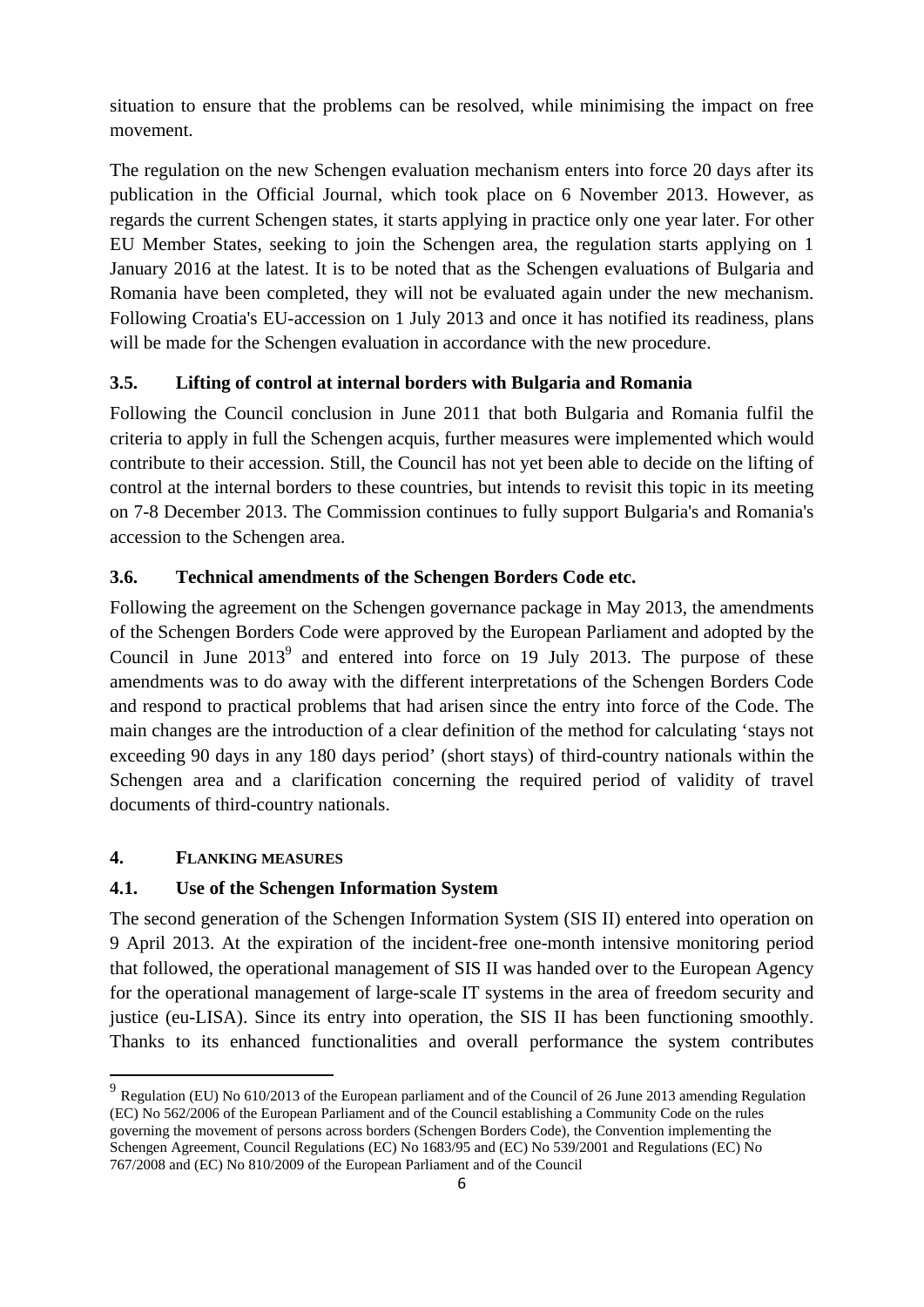significantly to safeguarding both the security and the free movement of persons in the Schengen area. The number of alerts stored in SIS II constantly increases.

The first informal assessment of the implementation of SIS II as carried out by the Commission in July 2013 showed that Member States, in general, make use of the new alert categories and functionalities, which results in a significant increase in hits achieved in many Member States. That is in particular the case in Member States which carry out direct queries in the central system. By contrast, some Member States experienced a drop in hits in the first two months of SIS II operations compared to the same period in 2012. Available evidence suggests that this phenomenon is due to still on-going adjustments in Member States internal organisation to the SIS II environment, insufficient training of end-users or incomplete implementation of SIS II. As a matter of fact, not all the Member States have yet fully implemented the new SIS II data categories and functionalities. Given the crucial importance of SIS II for the functioning of the Schengen area, its full implementation as well as its secure and uninterrupted operation remains paramount. In order to further assess the state of play and progress made in the SIS II implementation, and next to the on-going Schengen evaluations, the Commission intends to carry out an additional survey in the last quarter of 2013, i.a. assessing Member States' hits statistics.

#### **4.2. Use of the Visa Information System**

**.** 

The Visa Information System (VIS)<sup>10</sup> is a system for exchange of information on short-stay visas. Since the end of the last reporting period (30 April 2013), the VIS on 6 June 2013 became operational in the sixth region (East Africa) and in the seventh region (South Africa). On 5 September 2013 it was deployed in the eighth region (South America)<sup>11</sup>. Further, the VIS is scheduled to be deployed in the ninth region (Central Asia), tenth region (South-East Asia) and eleventh region (Palestine) on 14 November 2013. The discussions on the determination of the third and last set of regions for deployment have been finalised and the related Implementing Decision was adopted on 30 September 2013.

The VIS is functioning well and by 31 October 2013 the system had processed 5.0 million Schengen visa applications, while 4.2 million visas have been issued. Despite continuous efforts by Member States, the main issue of concern remains the mid to long-term effect of a non-optimal quality of data (both biometric and alphanumeric) introduced by the consular authorities of Member States into the VIS.

<sup>10</sup> Council Decision of 8 June 2004 establishing the Visa Information System (VIS) (2004/512/EC)

<sup>11</sup> Commission Implementing Decision of 21 September 2011 determining the date from which the Visa Information System (VIS) is to start operations in a first region (2011/636/EU), Commission Implementing Decision of 21 September 2012 determining the date from which the Visa Information System (VIS) is to start operations in a third region (2012/512/EU), Commission Implementing Decision of 7 March 2013 determining the date from which the Visa Information System (VIS) is to start operations in a fourth and a fifth region (2013/122/EU), Commission Implementing Decisions of 5 June 2013 determining the date from which the Visa Information System (VIS) is to start operations in a sixth and a seventh region (2013/266/EU), Commission Implementing Decision of 20 August 2013 determining the date from which the Visa Information System (VIS) is to start operations in an eighth region (2013/441/EU)